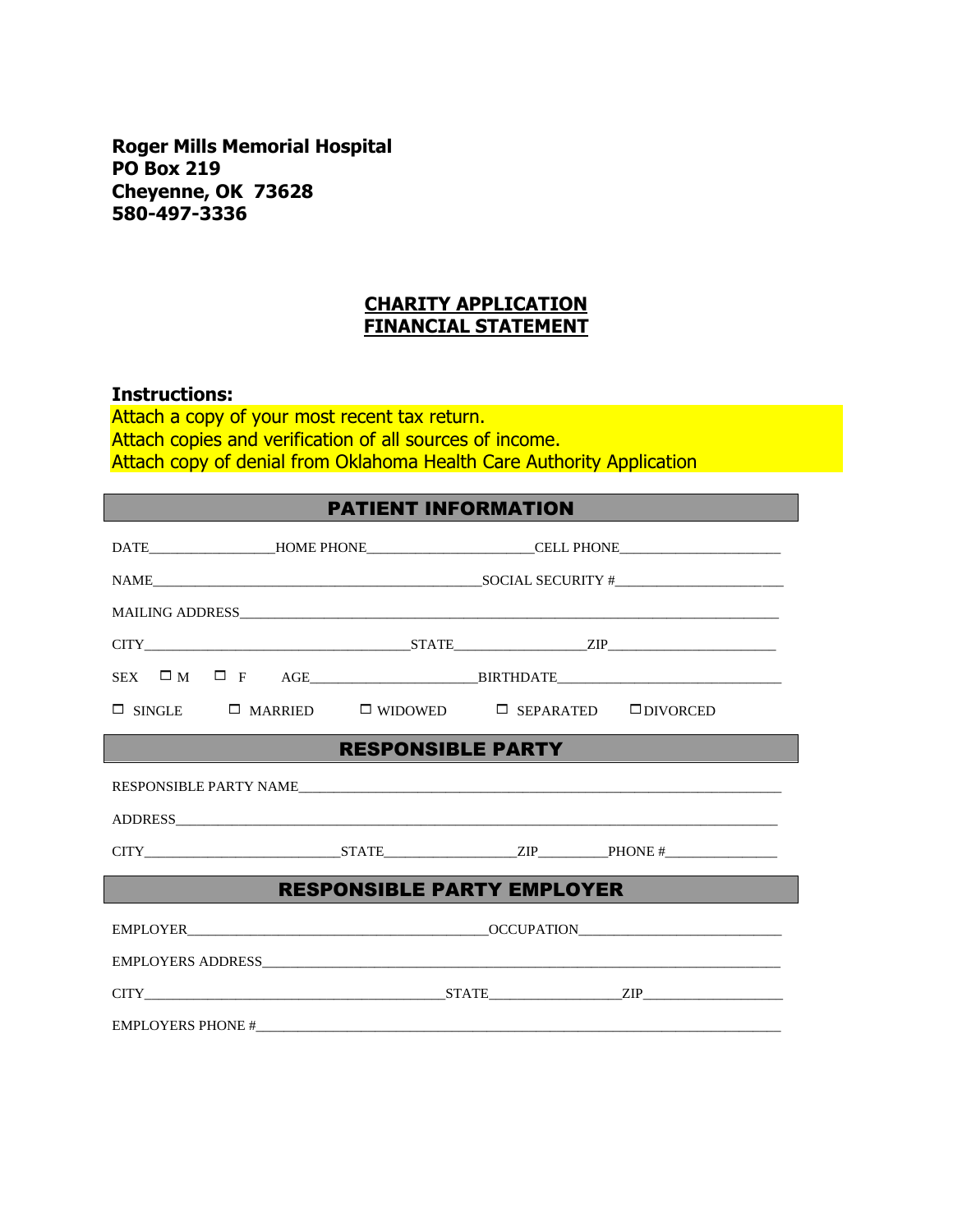| # OF PEOPLE IN HOUSEHOLD<br><b>ACCOUNT BALANCE:</b> |  |
|-----------------------------------------------------|--|

| <b>Source of Income:</b>              |                                         |  |
|---------------------------------------|-----------------------------------------|--|
| Adjusted Gross Income: ______________ | per year                                |  |
| Social Security: __________________   | per month                               |  |
| Child Support: _________________      | per month                               |  |
| Unemployment: ________________        | per month                               |  |
| Interest Income: ________________     | per year                                |  |
| Other Income: _________________       |                                         |  |
| <b>Other Assets:</b>                  |                                         |  |
|                                       | Bank Name: University of the Bank Name: |  |
|                                       |                                         |  |
|                                       |                                         |  |
| Stocks/Bonds:                         |                                         |  |

Is there any additional information regarding your financial status that you would like to add to this application?

\_\_\_\_\_\_\_\_\_\_\_\_\_\_\_\_\_\_\_\_\_\_\_\_\_\_\_\_\_\_\_\_\_\_\_\_\_\_\_\_\_\_\_\_\_\_\_\_\_\_\_\_\_\_\_\_\_\_\_\_\_\_\_\_\_\_\_\_\_\_\_  $\_$  ,  $\_$  ,  $\_$  ,  $\_$  ,  $\_$  ,  $\_$  ,  $\_$  ,  $\_$  ,  $\_$  ,  $\_$  ,  $\_$  ,  $\_$  ,  $\_$  ,  $\_$  ,  $\_$  ,  $\_$  ,  $\_$  ,  $\_$  ,  $\_$  ,  $\_$  ,  $\_$  ,  $\_$  ,  $\_$  ,  $\_$  ,  $\_$  ,  $\_$  ,  $\_$  ,  $\_$  ,  $\_$  ,  $\_$  ,  $\_$  ,  $\_$  ,  $\_$  ,  $\_$  ,  $\_$  ,  $\_$  ,  $\_$  ,

\_\_\_\_\_\_\_\_\_\_\_\_\_\_\_\_\_\_\_\_\_\_\_\_\_\_\_\_\_\_\_\_\_\_\_\_\_\_\_\_\_\_\_\_\_\_\_\_\_\_\_\_\_\_\_\_\_\_\_\_\_\_\_\_\_\_\_\_\_\_\_

I/we certify that the information provided herein is true and accurate and give consent to Roger Mills Memorial Hospital to verify any information presented in this Financial Statement.

| Signature | Date | Relationship |
|-----------|------|--------------|
|           |      |              |
|           |      |              |
|           |      |              |
| Signature | Date | Relationship |
|           |      |              |